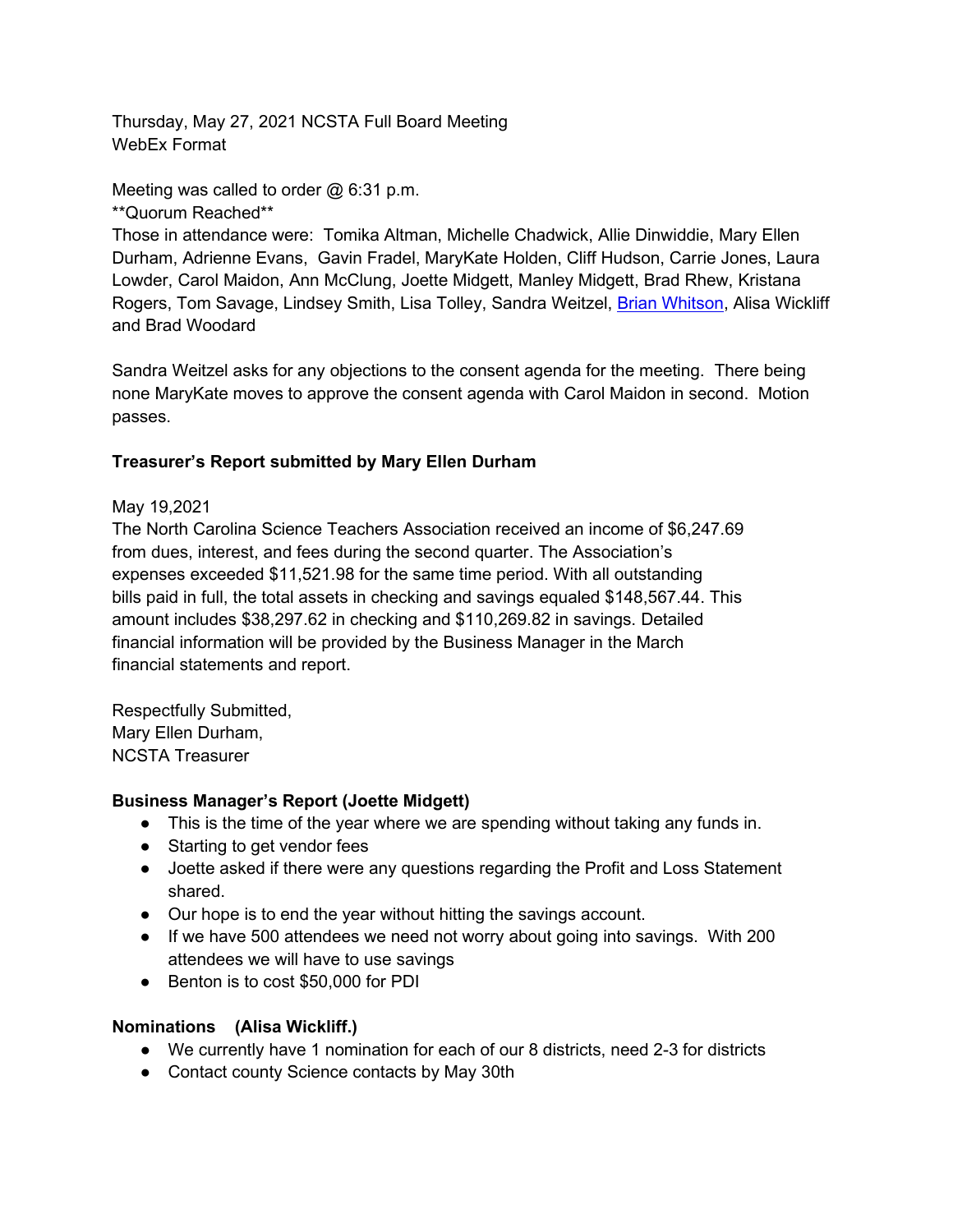- Currently we have no Elementary Distinguished Service Award nominations, Ann McClung said she had someone in mind
- For the Vi Hunsucker Award we have one nomination and another on the way
- There was a discussion on strategies to increase our award nominations: Tomika suggested we reach out to previous winners to see if they know of anyone in their districts that could be nominated.
- Ken Cutler will posthumously receive the Lifetime Achievement Award as someone who has advanced science education in North Carolina. Manley has already written this upIt was mentioned that we found out recently that Ken passed away in February. He was a former board member of NCSTA serving as the Multicultural Committee Chair for several terms. Brad made mention that during his term on the board, the NCSTA board met at his work location in the RTP for two years. A moment of silence was held in Ken's memory.
- The deadline for award nominations was extended from May 30th until June 30th allowing for more time to receive nominations. This change will be highlighted on the website and flyers. No vote is required for this.

#### **Nominations for Board Positions (Submitted by Amanda Clapp)**

- The deadline for nominations for Board positions which includes the even districts this year, Secretary, and President-Elect are due by August 1st.
- Amanda Clapp was not present but shared the above information.

#### **Communications**

- Allie Dinwiddie shared that she needs all contributions for the Reflector publication by June 11th, she has sent previous emails, to have it published by the end of June.
- She is looking for news stories, exemplary science lessons, how grant winners used what they received. Also included will be current event topics, upcoming PDI in google form or email format. Next publications will be in late September and a December issue.
- It would be great if former grant winners would submit information about their grant to the Reflector publication. Brad Rhew and Joette Midgett have that information.
- 2 districts are planning Summer or Autumn Drive-In workshops, that information can be submitted.

# **PDI Report (Carol Maidon, Joette & Manley Midgett)**

- Every board member should have gotten email communication from Joette/Manley or Carol about PDI duties either before or during PDI
- Board members are expected to participate in duties at PDI from the Registration Desk slots to NCSTA booth participation
- The draft schedule was shared with possibilities of it being subject to change. The schedule features a 2 hour lunch break which includes time for both Elementary and Middle/High teachers to view the Exhibit Hall and have time to eat, since the 2019 PDI there are new eating venues within walking distance. The Opening General Session would be 10:30-12 (Noon) along with the Keynote on Friday. The Exhibit Hall time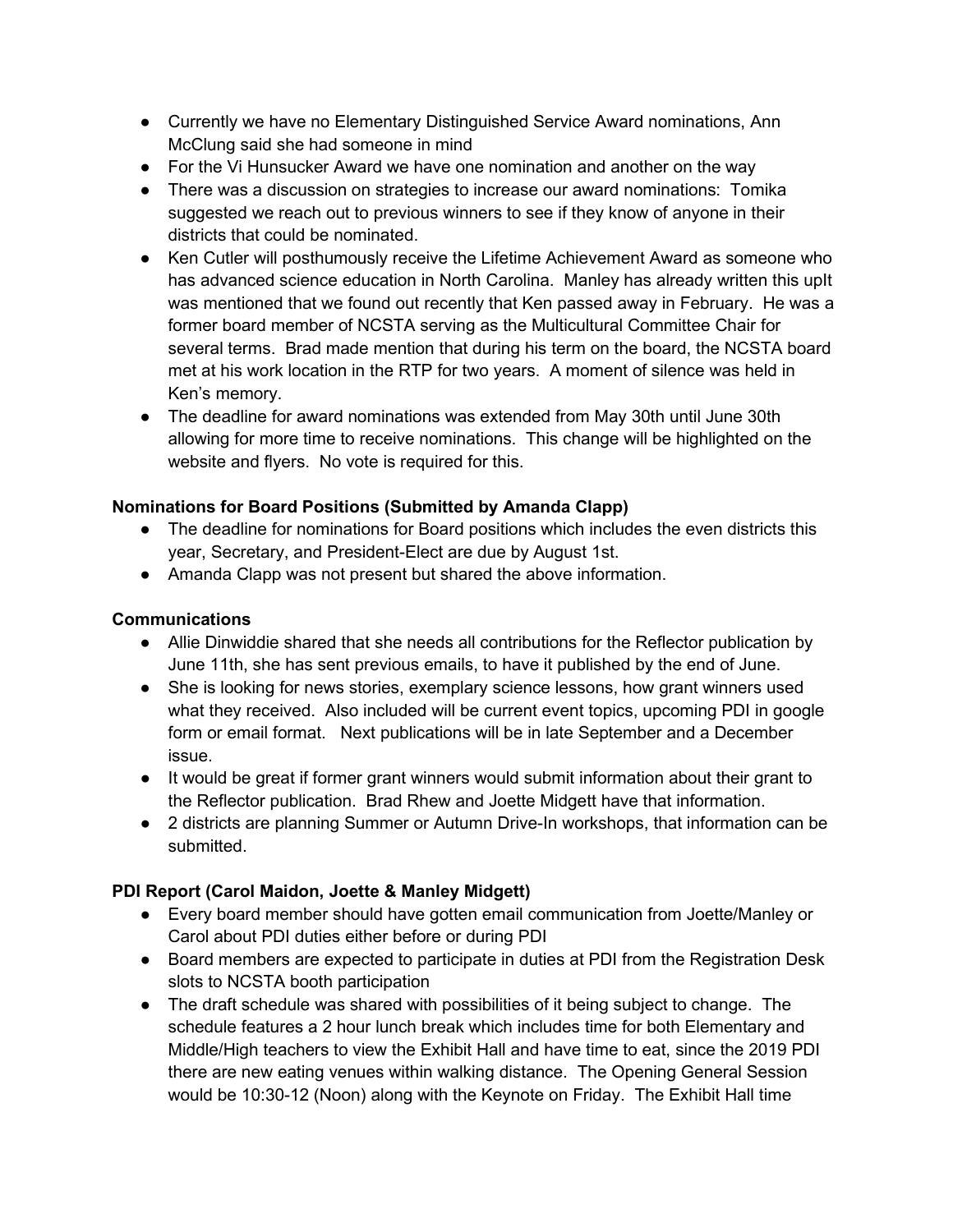during lunch will have a curriculum focus for both groups (Elem. and Middle/High) Vendors had mentioned that during lunch was a down time in attendee traffic.

- The popular Spin-A-Wheel will feature 2-3 slots on both days featuring prizes from the Vendors.
- We are at the 6 month out mark to request our Astronaut-Christina Koch to present, the deadline is July 8th for us to hear back from her; request has been submitted and confirmation has been sent back. If we do not get Mrs. Koch,we have the names of retired folks and we do not have to go through the same application procedures.
- Our other keynote speaker, Kizzy Corbitt is starting a new job in June at Harvard, Brain and Carol have sent information to her. She will present on Thursday with the astronaut presenting on Friday. Kizzy will help with the presentation of Ken Cutler's award. This award will be presented to Ken;s wife. Burroughs-Wellcome is also going to honor Ken in some way during the PDI.
- The Burroughs-Wellcome grant has been turned in by Manley Midgett.
- Cliff Hudson is the lead on conference bags to furnish the booth and a session including NASA artifacts

# **Switch from Printed Programs to Digital Programs at PDI (Executive Board)**

### Motion----*The Executive Committee moves that in order to save the approximately \$2,500 that it could cost to print a program for PDI this year that we instead use the SCED app and a digital downloadable/printable version.*

Discussion: CEU credits will be downloadable. Any page of the digital program can be printed. It will be in pdf format. Most conferences have moved away from the printed program. Manley mentioned we have been discussing this since 2006. Kristana Rogers mentions it is environmentally friendly. Brain stated that you could easily with the app or the downloadable format get your "Schedule for the Day." This would be the year to move to this format after a year of virtual teaching and learning.

# **This motion not needing a second passed unanimously.**

# **Presenter/Vendor Updates**

- Total of 9 vendors with 11 booths currently. Compared to 2019 we had 15 vendors and 18 booths. The breakdown is 3 Commercial vendors and 8 Nonprofit vendors. To get more vendors the 2019 list will be reviewed and emails, phone calls and contacts will be going out soon.
- Currently we have 41 applications for presenters. At this point in 2019 we had 28 so this is a positive. Deadline is June 30th
- Registrations-we have a handful thus far. Most do not know that Registration is open.
- Share-A-Thons: We will have 3 of these.
- We will need "Sessions In A Box" for those sessions that have no shows.

# **Share Fair (District Directors and Committee Chairs)**

● Manley mentioned that the Trust Fund needs contributions by the board and thanked those who have contributed recently. In order to give there is a mailing address as well